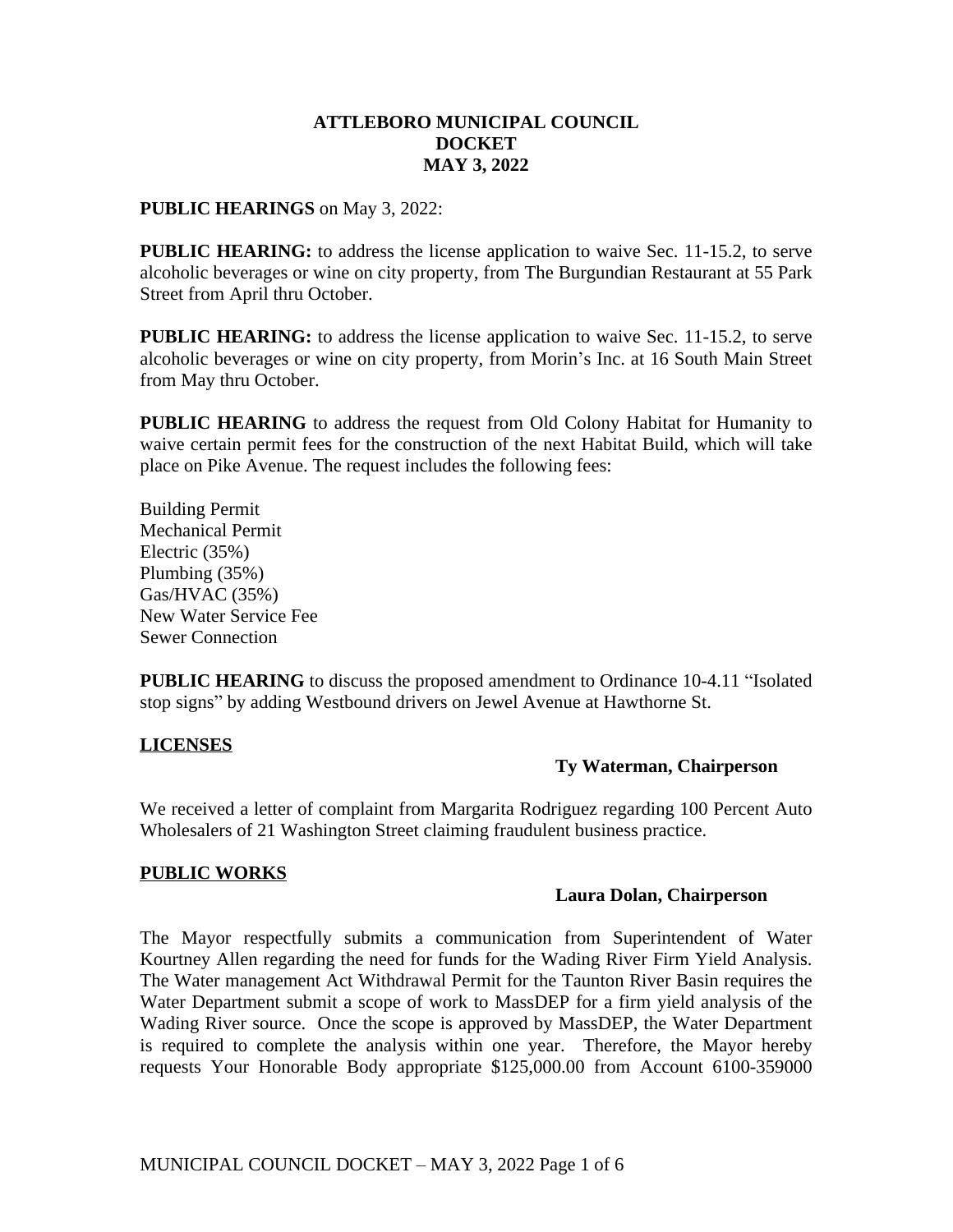(Water Enterprise Fund – Retained Earnings) to Account 6100-530176 (Water Enterprise Fund – Firm Yield Analysis).

We received 2 more letters in support for proposed sidewalks on Read Street from The Oullettes of MitchelL Terrace and Susan Janson of Mitchell Terrace.

## **FINANCE COMMITTEE**

## **Richard Conti, Chairperson**

The Mayor respectfully submits a communication from City Auditor Deborah Gould regarding the need for funds to purchase a new office chair and other needed office supplies. Therefore, the Mayor hereby requests Your Honorable Body transfer \$250.00 from Account 11351000-530116 (Accounting – Actuarial Services) to Account 11351000-542010 (Accounting – Office Supplies).

We received a letter from Bette Renoni of Warren Road suggesting a no vote for the proposed performance pavilion at Highland Park.

# **TRAFFIC AND TRANSPORTATION**

## **Kelly Bennett, Chairperson**

## **IT & INFRASTRUCTURE COMMITTEE**

## **Todd Kobus, Chairperson**

The Mayor respectfully submits communications from Chief of Police Kyle P. Heagney and Director of Budget & Administration Jeremy Stull regarding the need for funds for the police records room digital storage capital improvement project. This project would hire a third party off of the state bid list and the files would be scanned, indexed and returned. Additionally, the garage where the records are stored now can then be converted back to its original use. Therefore, the Mayor hereby requests Your Honorable Body transfer \$160,000.00 from Account 11241000-578390 (City Wide – Reserve for Cannabis Impact Fee) to Account 1100210-530177 (Police Continuing Appropriation – Records Digitization).

# **ZONING AND LAND USE**

## **Diana Holmes, Chairperson**

# **CITY PROPERTY AND CLAIMS**

# **Sara-Lynn Reynolds, Chairperson**

The Mayor respectfully submits a communication from Legal Secretary Alison Wood regarding items that the Attleboro Public Schools would like to declare as surplus. Therefore, the Mayor hereby request Your Honorable Body to declare the following as surplus and available for disposition: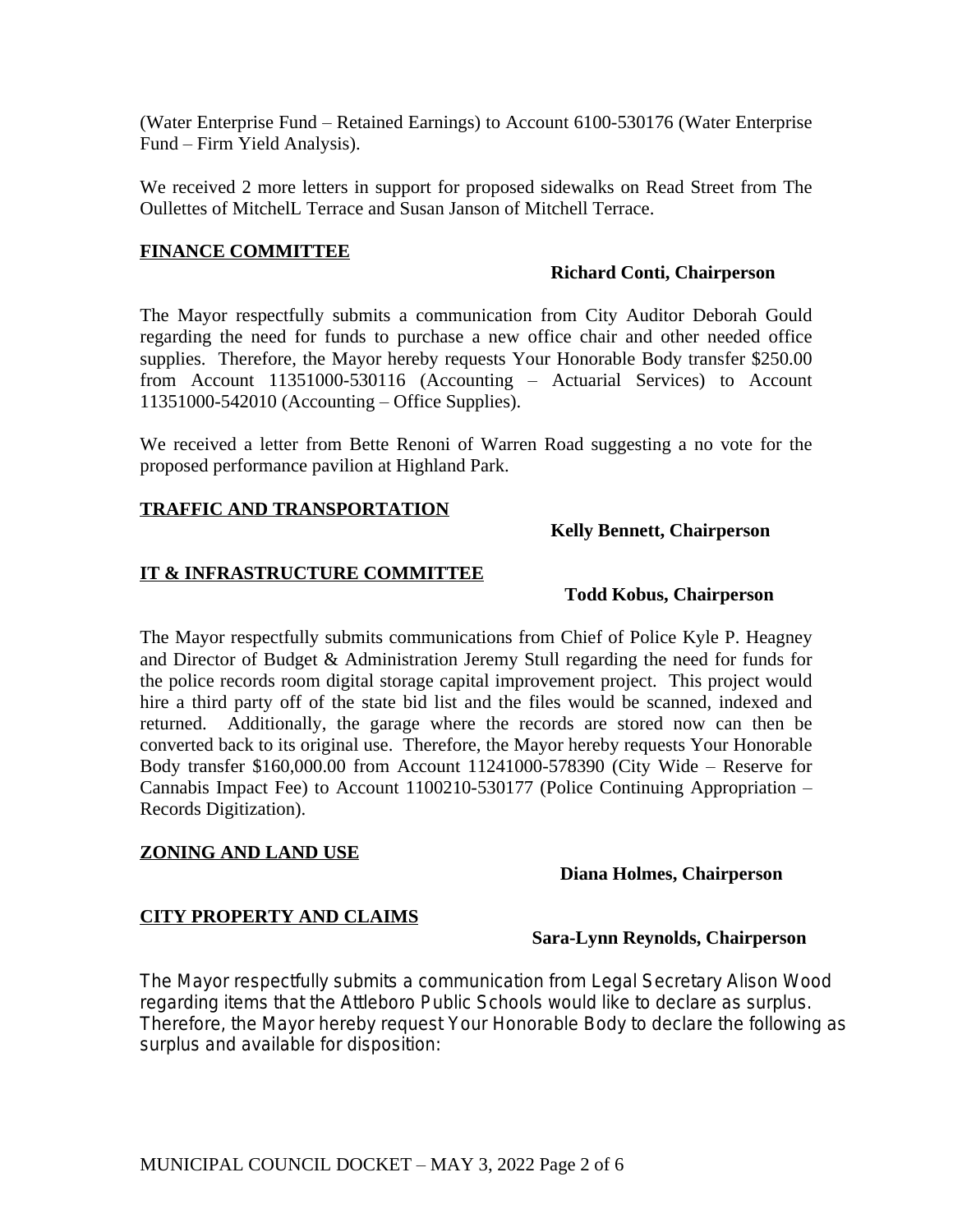Old laminating machines from Hyman Fine Elementary School that has no nominal value

| Make        | Model                               | Serial No.  | <b>Status</b>                   | Usage   |
|-------------|-------------------------------------|-------------|---------------------------------|---------|
| Lanier      | LD428B                              | M6485400158 | Unrepairable                    |         |
|             | 123,376<br>Lanier LD050B<br>380,648 | M5685100300 | Unrepairable                    |         |
| Lanier      | LD270<br>781,866                    | M9385700208 | Unrepairable                    |         |
|             | Lanier LD0508<br>367,436            | M5685100365 | Unrepairable                    |         |
|             | Lanier LD050B<br>753,368            | M5685100287 | Unrepairable                    |         |
| 1,055,847   | Lanier LD270                        | M9385400021 | ADF broken/poor copy quality    |         |
|             | Lanier LD050B                       | M6485400158 | Jams all time/poor copy quality |         |
|             | 719,413                             |             |                                 |         |
| <b>RISO</b> | <b>RZ220</b>                        | JA9898      | Unrepairable                    |         |
| 1,226,262   |                                     |             |                                 |         |
| <b>RISO</b> | EZ221                               | 76692770    | Unrepairable                    | 424,768 |
| <b>RISO</b> | EZ221                               | 76692768    | Unrepairable                    | 680,514 |
| <b>RISO</b> | <b>RZ220</b>                        | 82549986    | Unrepairable                    |         |
| Unknown     |                                     |             |                                 |         |
| <b>RISO</b> | <b>RZ220</b>                        | 82551826    | Unrepairable                    |         |
|             | 611,158                             |             |                                 |         |
| <b>RISO</b> | EZ220                               | 82549896    | Unrepairable                    | 719,711 |
| <b>RISO</b> | EZ221                               | 76692765    | Unrepairable                    | Unknown |

 The Mayor respectfully submits a communication from Library Director Amy Rhilinger regarding the donation of three printers to the Attleboro Public Library from Sensata Technologies with an estimated value of \$1,500.00. In accordance with Section 1-12 of the Revised Ordinances of the City of Attleboro, the Mayor hereby requests Your Honorable Body to accept this generous donation to the City of Attleboro.

 The Mayor respectfully requests Your Honorable Body to appropriate \$35,000.00 from Account 1000-359000 (Undesignated Fund Balance/Free Cash-General Government) to Account 11211000-530890 (City Solicitor). Additional funds are needed for the remainder of FY22 due to an increase in matters that involved litigation.

As you are aware, Your Honorable Body voted on March 15, 2022 to refer to the administration a request of the Attleboro Historic Commission to seek a consultant to assist in ranking the city's existing historic resources inventory that is included in the inventory of Massachusetts Historic Commission. Therefore, the Mayor hereby requests Your Honorable Body appropriate \$9,996.00 from Account 1000-359000 (Undesignated Fund Balance/Free Cash-General Government) to Account 11241000-530101 (City Wide – Professional Services).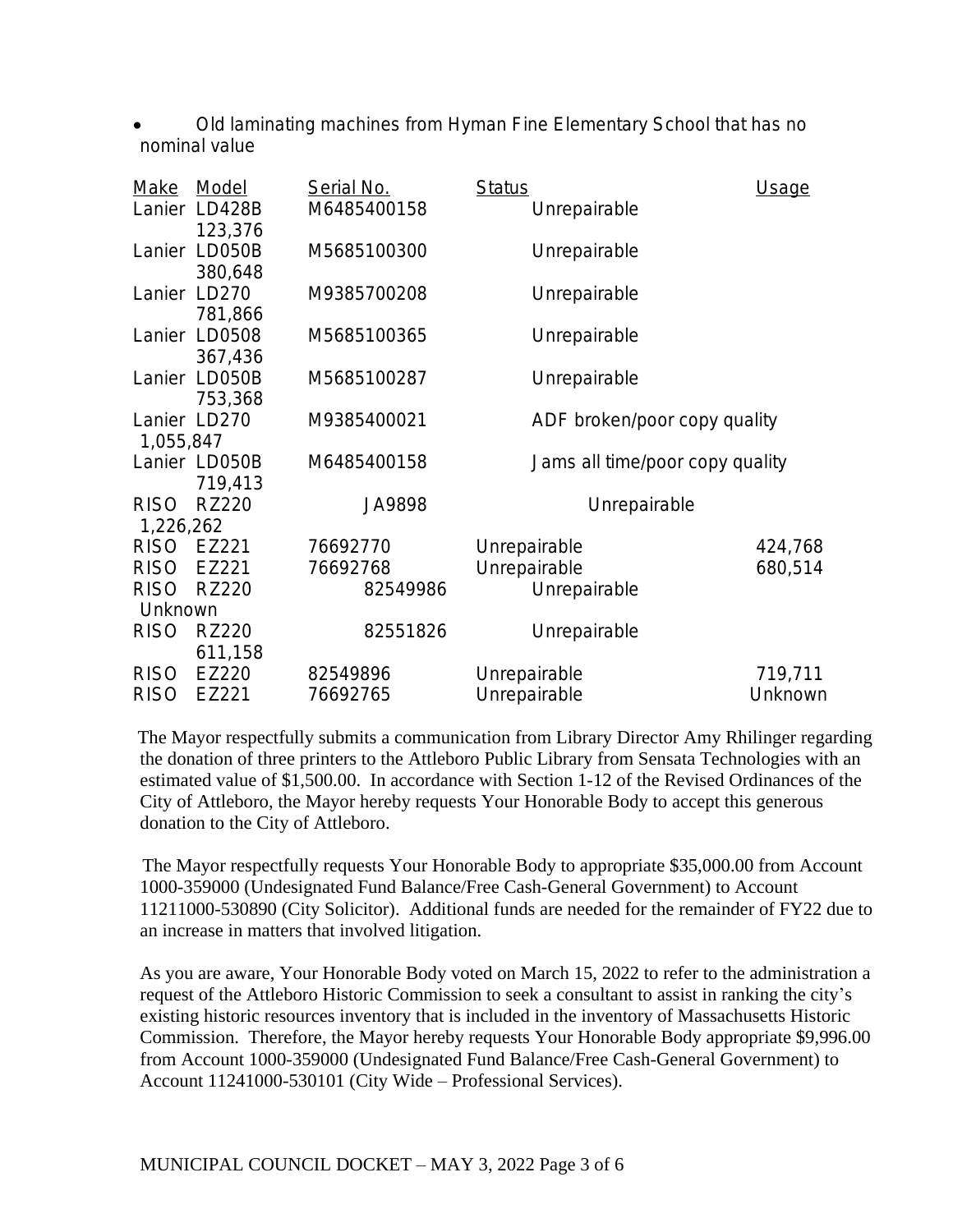## **PERSONNEL, VETERANS AND HUMAN SERVICES**

#### **Michael Angelo, Chairperson**

It has come to the Mayor's attention that the following reappointments were not sworn in within the appropriate time. Therefore, the Mayor respectfully re-submits for confirmation by Your Honorable Body the following reappointments.

| Name                    | Appointment                          | Term   | <b>Expires</b> |
|-------------------------|--------------------------------------|--------|----------------|
| Kurt A. Wheaton<br>2026 | Council on Aging                     | 4 Year | February       |
| Paul Astphan<br>2025    | <b>Traffic Study Commission</b>      | 3 Year | February       |
| Steven J. Nunes         | Asst. Insp. of Gas Piping & Gas App. | 3 Year |                |
| February 2025           |                                      |        |                |

The Mayor respectfully submits a communication from Health Department Outreach Worker/Case Manager Tecia Silva regarding the donation of \$435.00 in gift cards from the Holiday Spirit Committee. These cards will be offered by the Health Department's Outreach Worker to individuals and families in need. In accordance with Section 1-12 of the Revised Ordinances of the City of Attleboro, the Mayor hereby requests Your Honorable Body to accept this generous donation to the City of Attleboro.

The Mayor respectfully submits a communication from Director of Council on Aging Melissa Tucker regarding the donation of \$325.00 in gift cards from the Holiday Spirit Committee. In accordance with Section 1-12 of the Revised Ordinances of the City of Attleboro, the Mayor hereby requests Your Honorable Body to accept this generous donation to the City of Attleboro.

The Mayor respectfully submits a communication from Director of Veterans' Services Ben Quelle regarding the donation of \$275.00 in Stop & Shop gift cards and \$125.00 in Market Basket gift cards from the Holiday Spirit Committee. In accordance with Section 1-12 of the Revised Ordinances of the City of Attleboro, the Mayor hereby requests Your Honorable Body to accept these generous donations to the City of Attleboro.

The Mayor respectfully submits a communication from Director of Veterans' Services Ben Quelle regarding the donation of \$30.00 in CVS gift cards, \$30 in Cumberland Farms gift cards and \$30.00 in Stop & Shop gift cards from Edith Meehan. In accordance with Section 1-12 of the Revised Ordinances of the City of Attleboro, the Mayor hereby requests Your Honorable Body to accept these generous donations to the City of Attleboro.

The Mayor respectfully submits a communication from Director of Budget & Administration Jeremy Stull regarding the need for funds for two employees in the Attleboro Municipal Clerks Association eligible for the Sick Pay Incentive associated with the most recent contract. Therefore, the Mayor hereby requests Your Honorable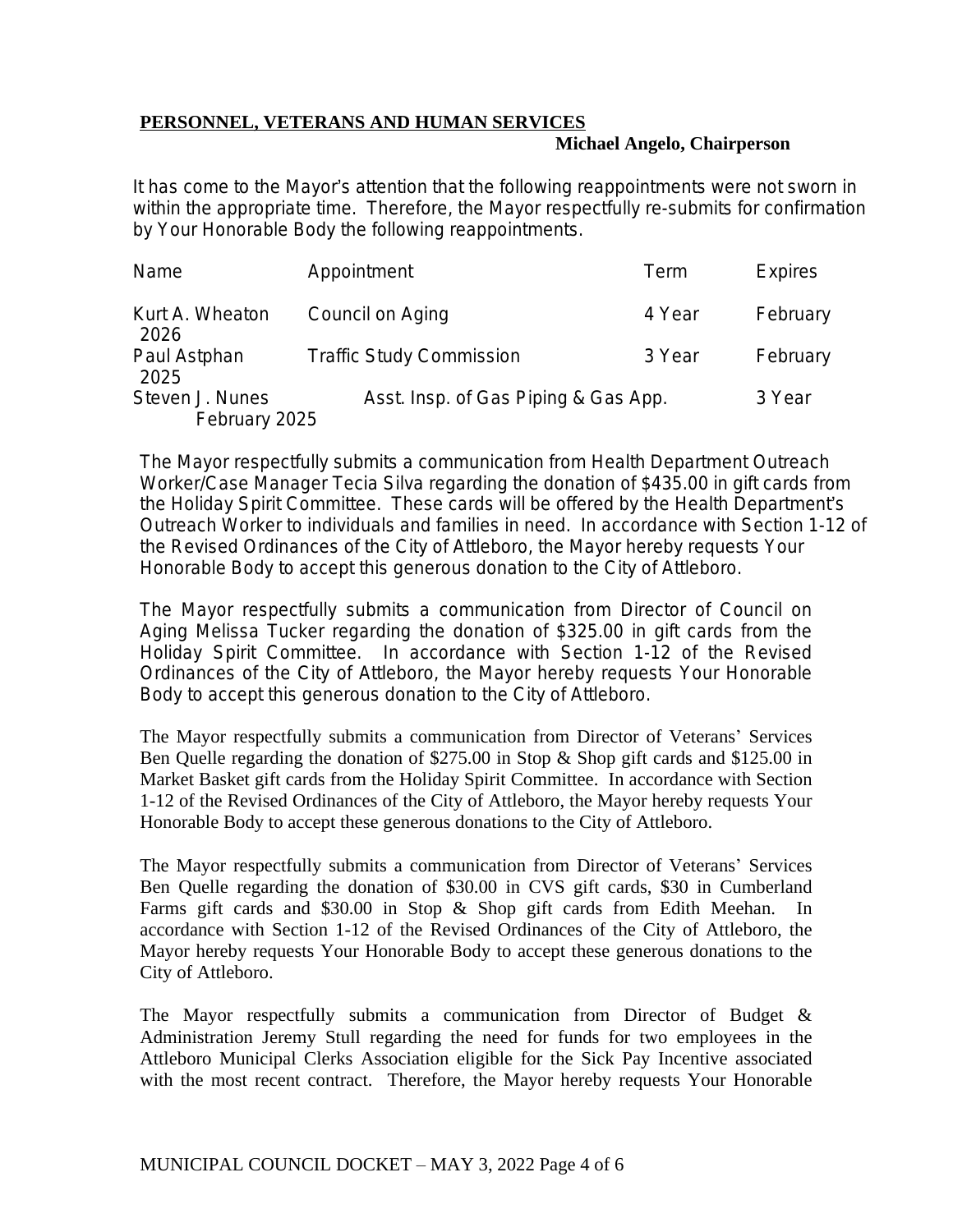Body transfer \$900.00 from Account 11241000-578350 (City Wide – Reserve for Labor Negotiations) to Account 12401000-515030 (Building Inspection – Sick Pay Incentive).

# **ORDINANCES, ELECTIONS AND LEGISLATIVE MATTERS Cathleen DeSimone, Chairperson**

To amend Section 2-8.2 of the Revised Ordinances as follows:

2-8.2 Powers and Duties

a. The Municipal Building Commission, under the direction and control of the Mayor, shall be responsible for supervision over the design and construction of municipal building projects in the areas of preparing building and site design plans and specifications and obtaining bids for the construction, remodeling, alteration, or renovation, including equipping and furnishing, of municipal buildings.

b. For projects involving construction of new school buildings the Commission shall be responsible for the preparation of building and site design plans and specifications consistent with the educational specifications provided to the Commission by the School Committee. After approval by the School Committee of said buildings and site design plans and specifications insofar as they affect educational specifications, the Commission shall take all necessary steps to construct the school buildings or additions thereto accordingly.

c. The Commission shall also advise the Mayor in the development of a long-term capital plan for municipal buildings, including plans for the repurposing, leasing, or selling of municipal buildings.

d. The Commission shall annually, in the month of January, make a report in writing to the Mayor and the Municipal Council, which report shall include a brief statement describing the current condition and maintenance needs of all municipal buildings. (DeSimone & Reynolds).

# **PUBLIC SAFETY** Peter Blais, Chairperson

That the City of Attleboro adopt the Massachusetts Police Pay Incentive Program (Quinn Bill) as follows:

## MUNICIPAL POLICE CAREER INCENTIVE REIMBURSEMENTS

For police career incentives to reimburse certain cities and towns for career incentive salary increases for police officers; provided, however, that regular full-time members of municipal police departments hired on or after July 1, 2009 shall not be eligible to participate in the career incentive pay program established pursuant to section 108L of chapter 41 of the General Laws;

provided further, that any current regular full-time member of a municipal police department who has not started accumulating points pursuant to said section 108L of said chapter 41 of the General Laws, as of September 1, 2009, shall not be eligible to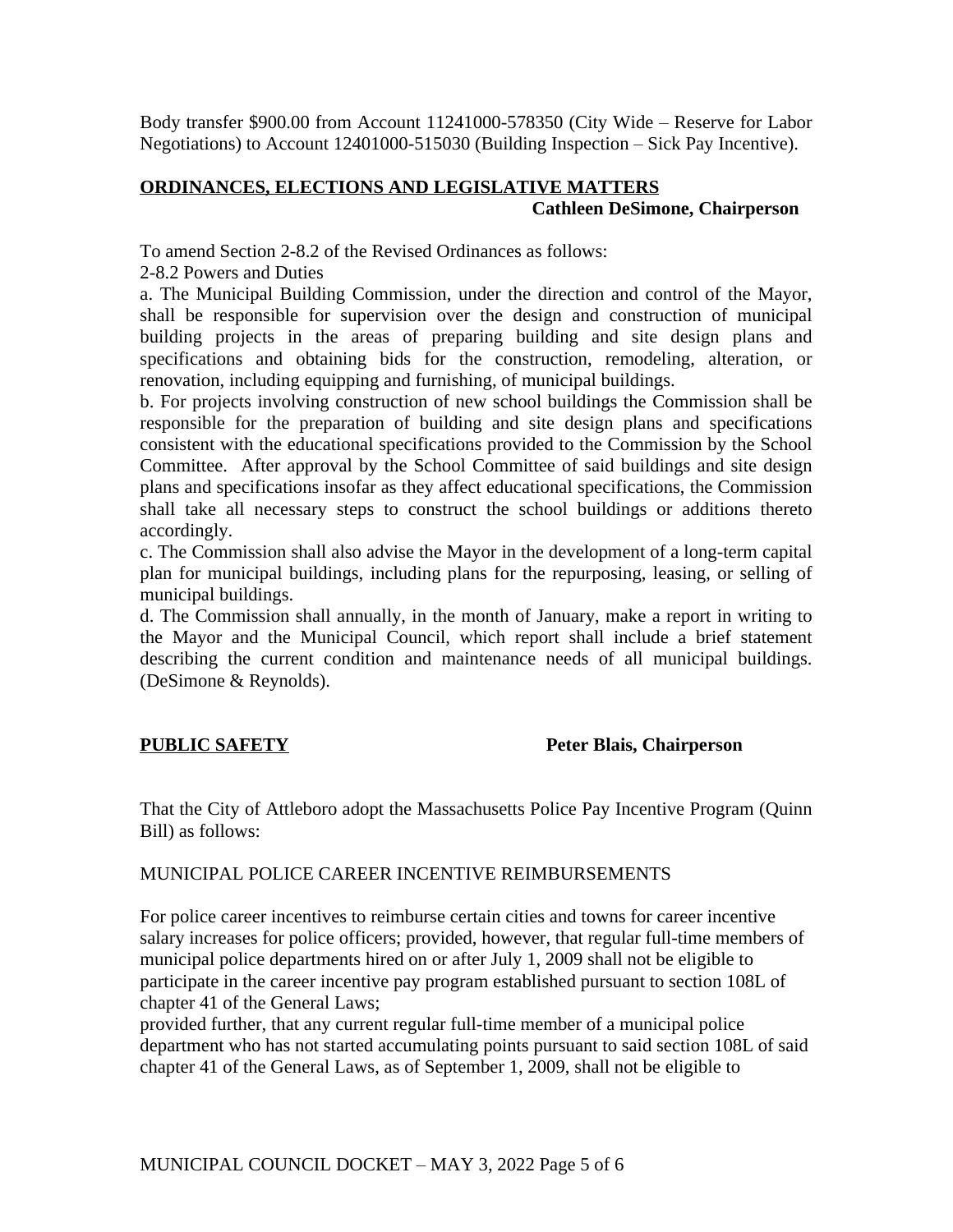participate in the career incentive pay program established pursuant to said section 108L of said chapter 41 of the General Laws;

and provided further, that any current regular full-time member of a municipal police department who has begun to accumulate points pursuant to said section 108L of said chapter 41 of the General Laws as of September 1, 2009 shall be allowed to accumulate the maximum number of points permissible pursuant to said section 108L of said chapter 41 of the General Laws. (Conti)

The Quinn Bill, more formally known as the Police Career Incentive Pay Program (PCIPP), was enacted by the Massachusetts legislature in 1970 in an effort to encourage police officers to earn degrees in criminal justice.

The Mayor respectfully submits a communication from Fire Chief Scott T. Lachance regarding the need for funds to replace bedding throughout the Fire Department. Due to on-going problems with the supply chain, the vendor will not guarantee pricing for more than twenty-four hours. Therefore, this request includes a 10% contingency.

Therefore, the Mayor hereby requests Your Honorable Body appropriate \$5,742.00 from Account 1000-359000 (Undesignated Fund Balance/Free Cash-General Government) to Account 12201000-558325 (Fire – Furniture).

The Mayor respectfully submits a communication from Fire Chief Scott T. Lachance regarding the need to replenish funds that have been transferred internally to cover the cost for a contractual Earned Time Payment that will be paid out to an employee that has retired. Therefore, the Mayor hereby request Your Honorable Body appropriate \$72,978.28 from Account 1000-359000 (Undesignated Fund Balance/Free Cash-General Government) to Account 12201000-511000 (Fire – Salaries and Wages). (Copies in your packets)

The Mayor respectfully submits a communication from Fire Chief Scott T. Lachance regarding the need to replenish funds that have been transferred internally to cover the cost for a contractual Earned Time Payment that will be paid out to an employee that has resigned. Therefore, the Mayor hereby requests Your Honorable Body appropriate \$1,209.43 from Account 1000-359000 (Undesignated Fund Balance/Free Cash-General Government) to Account 12201000-511000 (Fire – Salaries and Wages).

The Mayor respectfully requests Your Honorable Body to appropriate \$150.00 from Account 1000-359000 (Undesignated Fund Balance/Free Cash-General Government) to Account 11241000-578020 (City Wide-Bills from Previous Years) in order to pay a previous year's invoice to the Commonwealth of Massachusetts Department of Fire Services.

# **SPECIAL COMMITTEE ON SENIOR TAX Richard Conti, Chairperson**